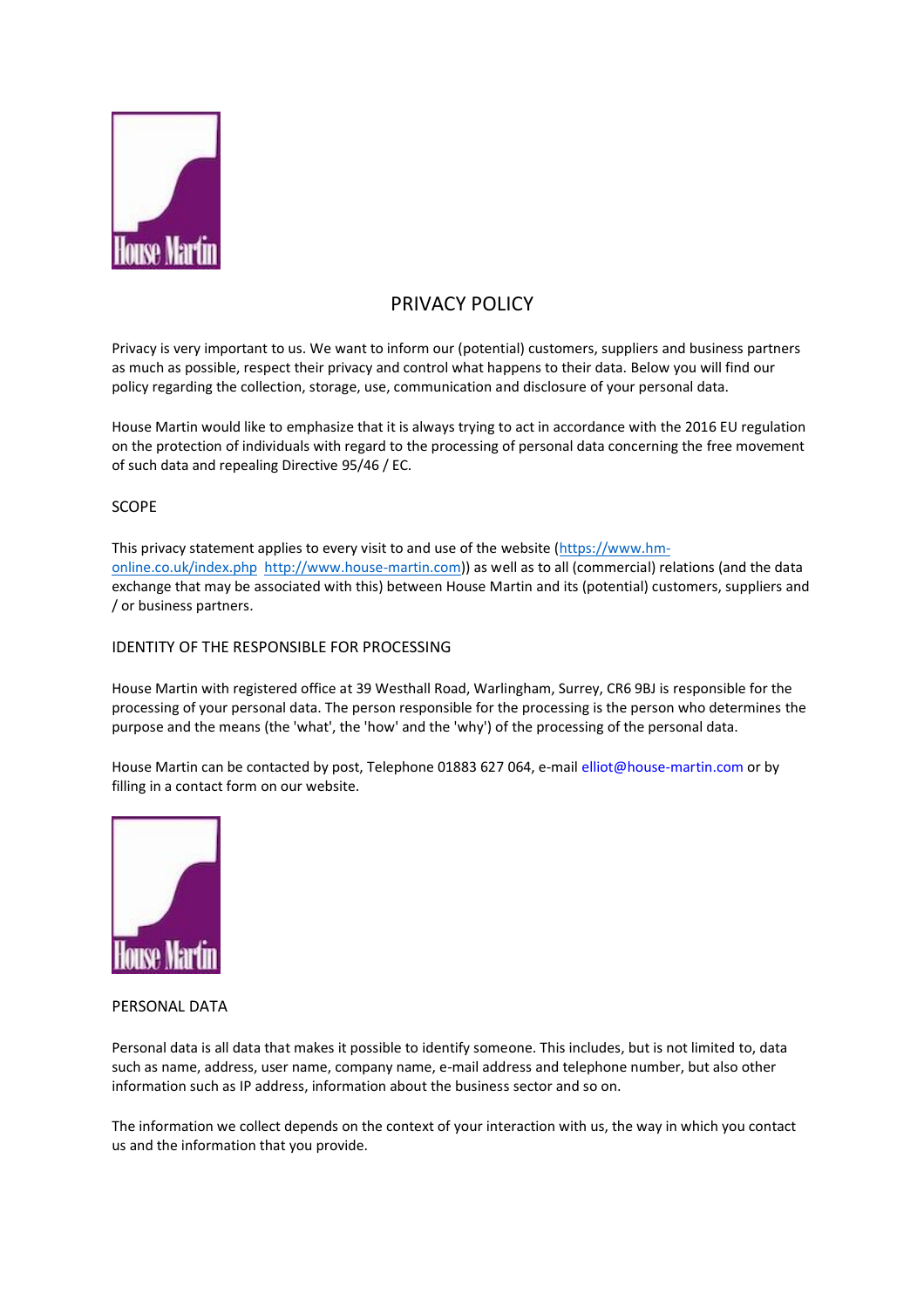House Martin limits at all times the amount of personal data that is requested to do what is necessary to provide a qualitative service.

The following personal data can be processed by us:

• Information communicated by you when placing an order, when requesting a quote, when filling out the contact form on the website, when registering for the newsletter, when creating an account on https://www.hm-online.co.uk, when visiting our offices or exhibition stand, when exchanging business cards or with any other form of contact (e.g. by telephone, e-mail, post, visiting, LinkedIn, Facebook, Instagram or Twitter) or communicated by a commercial partner of House Martin in the context of a collaboration:

- 1. Contact details :
	- o Name
	- o First name
	- o E-mail address
	- o Phone number (fixed/mobile)
	- o Fax number
	- o Residential address
	- o Company address
	- o Function and capacity
	- o Company name
- 2. Personal characteristics : sex

#### OBJECTIVE AND LEGAL GROUND

This data is collected for prospecting, customer and supplier management and the processing of orders and deliveries, including the preparation of a quotation, delivery or an order form. It is also used for accounting and invoicing as well as various functionalities on the website. This information can also be used for marketing purposes.



The legal ground for the processing of this personal data is the (potential) execution of an agreement. Providing the above personal information is a necessary condition to contact House Martin and to possibly conclude an agreement. If you do not provide this information, it is impossible for House Martin to contact you and thus enter into a contract.

When this data is used solely to communicate with House Martin employees, the legal ground for this processing is the legitimate interest in offering high-quality customer service and product support.

If the personal data is also used for marketing purposes, the legal ground is either the legitimate interest of House Martin to inform existing customers about relevant products or permission granted by the customer to receive marketing information. There will always be a possibility for the customer to unsubscribe.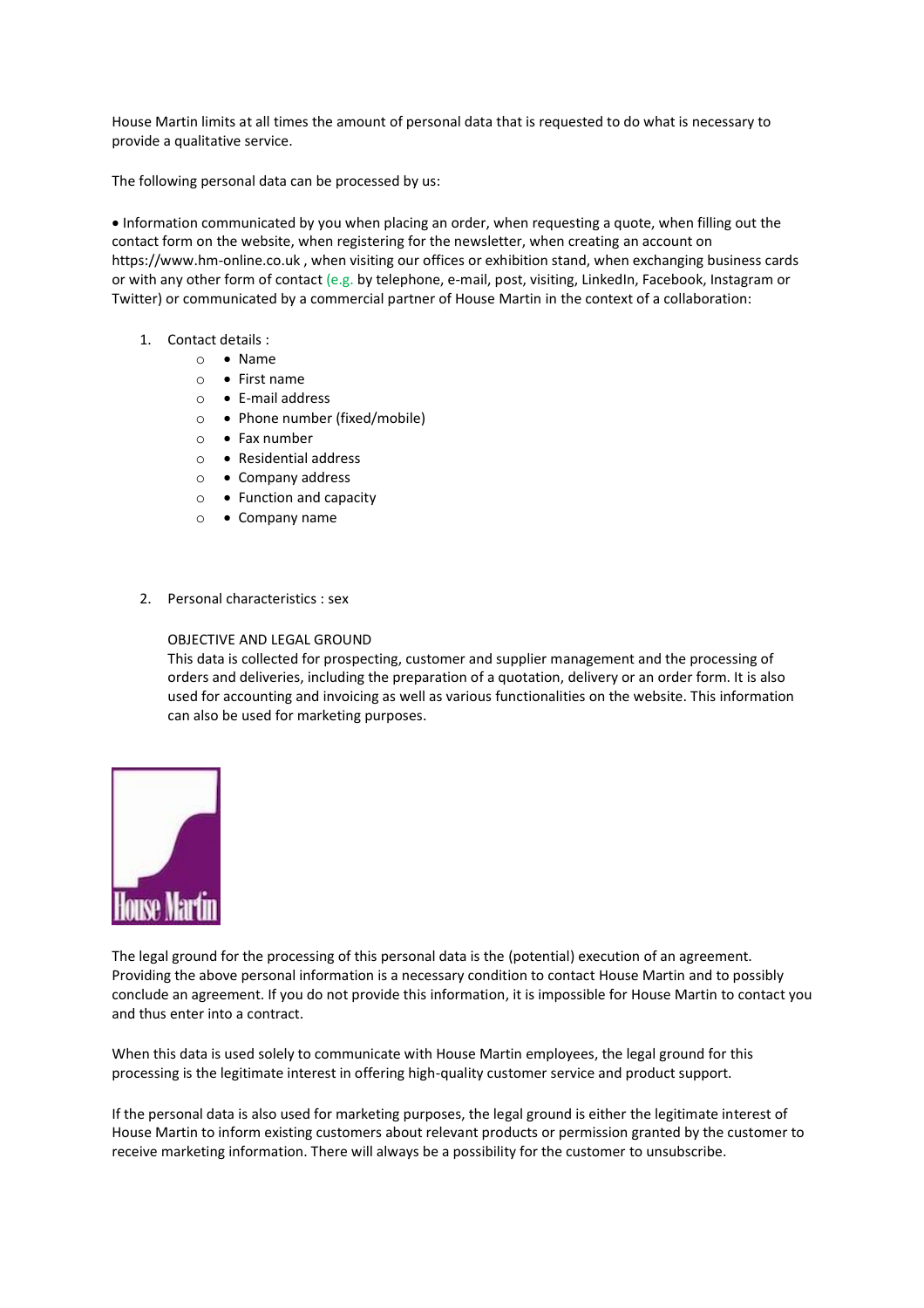## References Passwords and username when creating an account o[n https://www.hm-online.co.uk/index.php](https://www.hm-online.co.uk/index.php)  [http://www.house-martin.com\)](http://www.house-martin.com/).

## OBJECTIVE AND LEGAL GROUND

This personal data is kept with a view to creating an account on www.oracdecor.com and with a view to the security of your account.

The legal ground for the processing of this personal data is the execution of an agreement as well as the legitimate interest of House Martin since it is impossible for House Martin to create an account in a secure manner without this data. The communication of this information is therefore mandatory if you wish to create an account.

Information that is communicated when applying for a job: Curriculum Vitae.

In order to process your application, it is necessary that you provide the above information. Failure to provide this information will result in House Martin not being able to handle your application.

The legal ground for the processing of this personal data is the execution of an agreement and the legitimate interest of House Martin to check the capacities and personal characteristics of the person concerned in function of the vacancy.

If the Curriculum Vitae contains special categories of personal data (such as nationality, health data, criminal records, national register number, data on sexual life, political opinions, membership of a trade union) then the legal ground for processing is permission from you for processing this data.



- Data collected automatically when visiting the Website (Cookies)
- o IP address
- o Browser
- o Operating system
- o Pages o[n https://www.hm-online.co.uk/index.php](https://www.hm-online.co.uk/index.php) [http://www.house-martin.com](http://www.house-martin.com/) that you have visited

o Date and time at which you visited the pages on<https://www.hm-online.co.uk/index.php> [http://www.house-martin.com\)](http://www.house-martin.com/)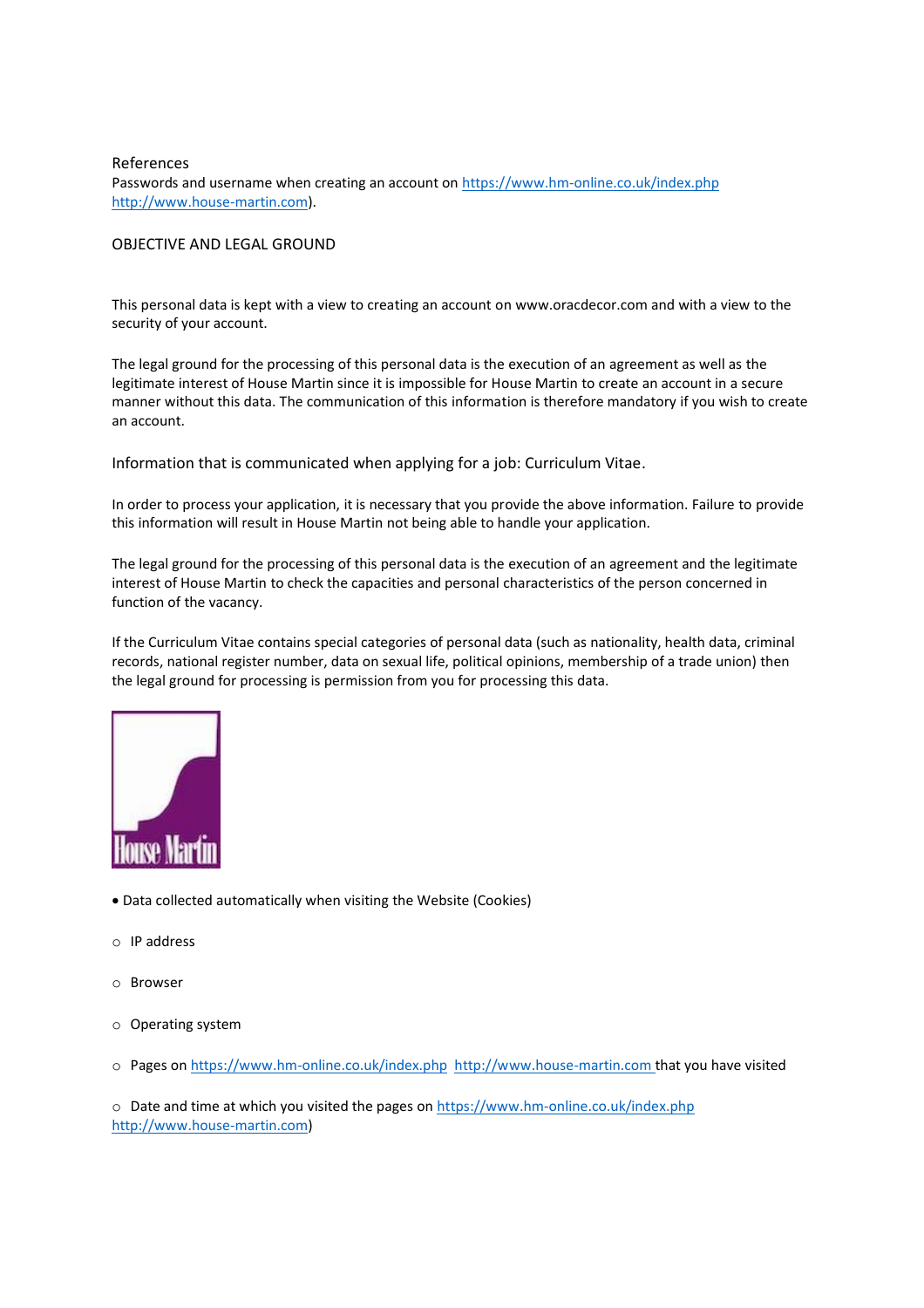#### OBJECTIVE AND LEGAL GROUND

The use of Cookies is to make the website easily accessible and to improve the quality of the service.

The legal ground of this processing is based on permission. For more information about this please consult our 'Cookie Policy' (see below).

#### METHOD OF COLLECTING DATA

This personal data is collected in the context of:

- Placing an order
- Requesting a quote
- Completing the contact form on the website
- Registering for the newsletter
- Creating an account
- The exchange of business cards
- Any other form of correspondence or contact (eg by telephone, e-mail, post, LinkedIn, Instagram,

#### Facebook)

- Visiting the website (via Cookies including Google Analytics, Hotjar feedback option)
- A visit to House Martin offices or exhibition stand
- A collaboration with a commercial partner (official distributors, customers)

## PURPOSES OF PROCESSING

The personal data mentioned above is processed by us for the following purposes:

• Prospect, customer and supplier management (draw up (potential) customer, partner and supplier lists)

- Communication with the person concerned
- Processing orders and deliveries
- The preparation of a quotation, delivery or order form
- Satisfaction survey
- Accounting and invoicing
- Making the website easily accessible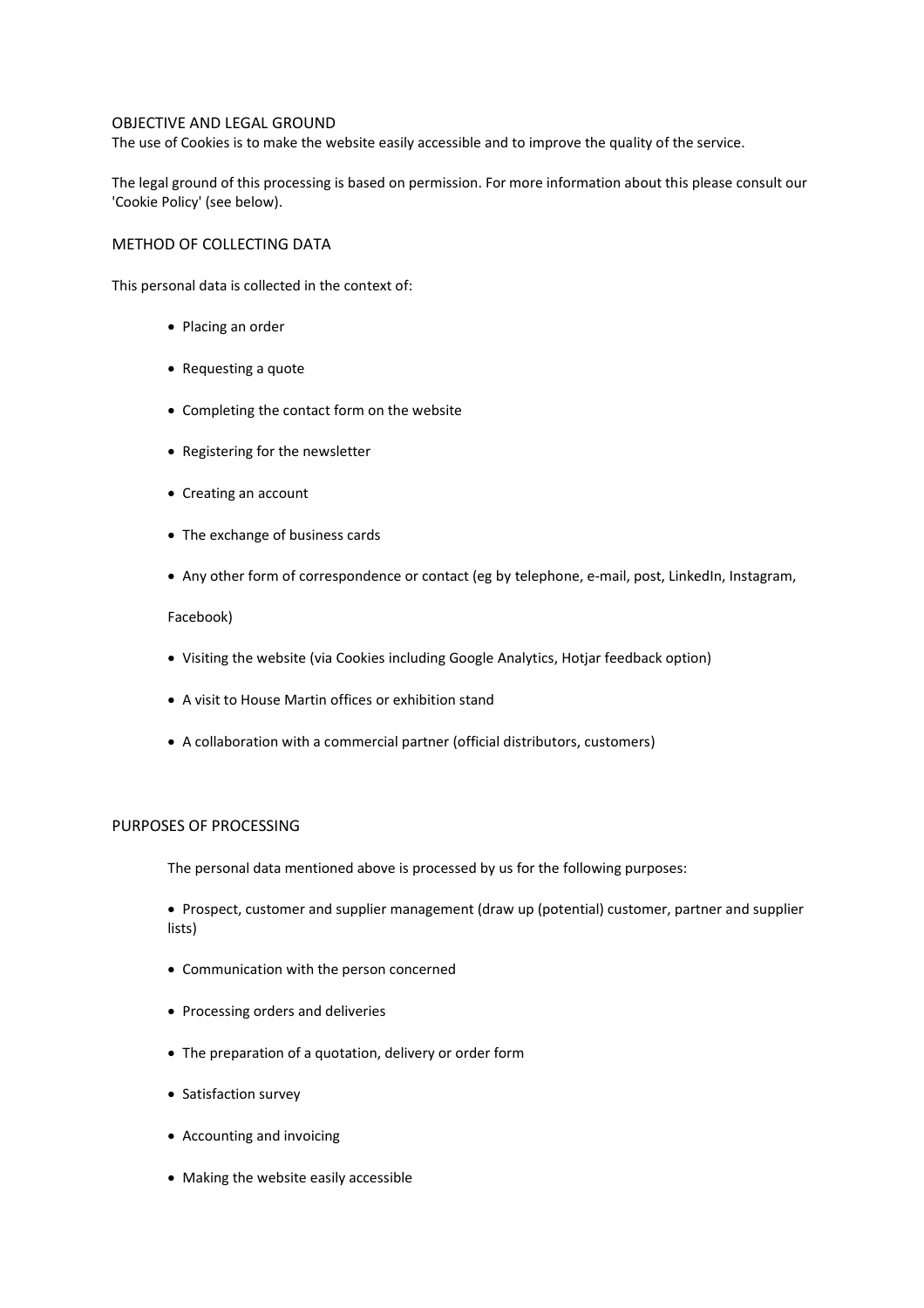- Qualitative services and optimization
- Marketing purposes, including direct marketing
- Applications

If House Martin uses your personal data with direct marketing in mind, you always have the right to oppose this by means of a simple request (possibility to 'unsubscribe').

For each objective, the legal basis for processing can be one of the following:

- Your free permission for the processing
- In the context of the preparation or execution of a contract
- To comply with legal obligations
- When we have a prevailing legitimate interest, in which case we strive for a balance between that interest and respecting your privacy

This can be done through a simple request addressed to House Martin via the contact details stated in this Privacy Policy under 'Identity of the person responsible for the processing.'

We only collect and use your personal data for the above purposes unless we receive your unambiguous and free permission to use your personal data for other purposes or unless the processing is necessary to comply with an obligation imposed by a regulation, a law, a decree or decision.

#### RETENTION PERIOD

Unless a longer retention period is required or justified (i) by complying with a limitation period or expiration period provided for by law or (ii) by complying with another legal obligation, your data will not be stored for longer than is necessary for the purposes for which the data has been collected, as described in this Privacy Policy under 'Purposes of the processing'.

## CATEGORIES RECEIVERS PERSONAL DATA

- The processed personal data is only and in accordance with this Privacy Policy communicated to the following recipients:
- Responsible for the processing and its subsidiaries
- The person concerned
- Processors, who are called upon for a specific assignment (eg. a mailing agency, IT service providers) or who act as commercial partners (official distributors, suppliers)
- The aforementioned processors act exclusively on behalf of House Martin. House Martin can submit the following guarantees regarding data processing by these processors:
- House Martin has made clear arrangements in its agreement with these third parties regarding the quality of the data processing in accordance with the obligations imposed by the relevant privacy legislation;
- The third parties may only use the data for the purposes as determined by House Martin and in accordance with this Privacy Policy;
- Notwithstanding the foregoing, it is possible that House Martin must disclose your personal data:
- To the competent authorities (i) when House Martin is obliged to do so by law or in the context of legal proceedings and (ii) to indemnify and defend our rights legal basis of the processing is based on your free consent, you always have the right to withdraw that.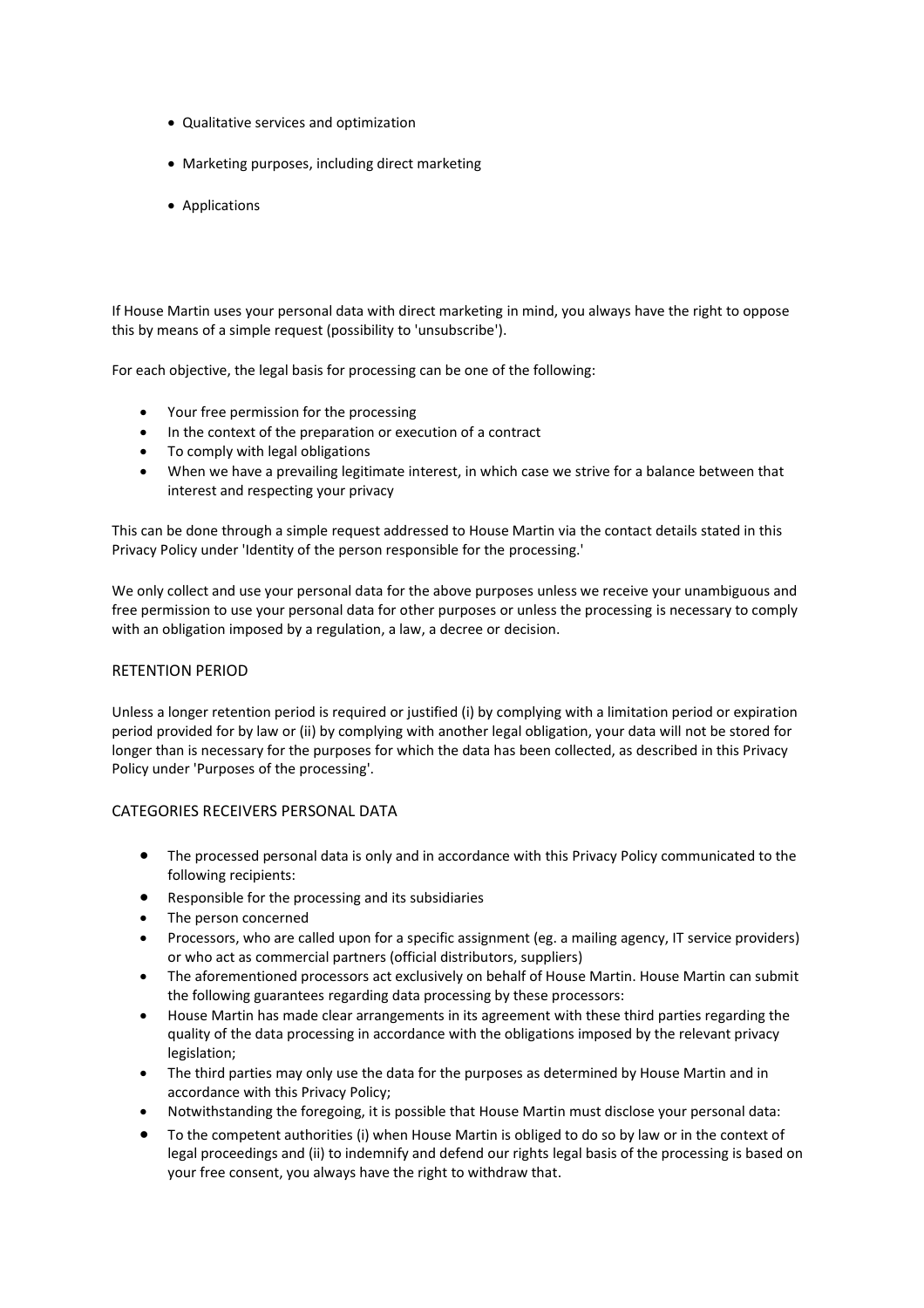• When House Martin or almost all of its assets are taken over by a third party, in which case your personal data will be one of the transferred assets

## RIGHTS OF THE PERSON CONCERNED

As a person concerned you have a number of rights that you can exercise in respect of House Martin. If you wish to exercise one of these rights, please contact us using the contact details described in this Privacy Policy under 'Identity of the person responsible for processing.'

The rights you have are the following:

- right of access no later than one month after receipt of the request
- right of adjustment or rectification of wrong data
- right to objection if you do not agree with the way we process your personal data
- the right to transfer data, ie the right to obtain your personal data in a structured, current and machine-

readable form in order to transfer it to third parties.

- right to be forgotten (erasure)
- right to restriction of processing

In principle, you can exercise these rights free of charge. For this you must send a request with a copy of your identity card to us, this to prevent any unauthorized disclosure of your personal data.

If your request is manifestly unfounded or excessive, we can charge you a reasonable fee for the administrative costs associated with your request or we can refuse your request. Moreover, you can exercise these rights only once every six months.

In any case, we will always inform you of the follow-up given to your request within a period of one month at the latest.

#### **SECURITY**

All information is stored in a secure environment. This information is not accessible to the public. Within House Martin, only persons authorized to do so have access to the personal data, and only if that data is relevant to fulfil their assignment.

#### TRANSFER TO THIRD COUNTRIES

Any transfer of personal data outside the European Economic Area (EEA) to a recipient who has his domicile or registered office in a country that is not covered by an adequacy decision, issued by the European Commission, will be governed by provisions of a transfer agreement, which (i) will contain standard contractual clauses as defined in the 'Decision of the European Commission of 5 February 2010 (Decision 2010/87 / EC)'; or (ii) is based on any other mechanism under the privacy laws or any other regulations concerning the processing of personal data.

In the case of House Martin, it is possible that a transfer is made to third countries. If you wish, you can receive more information about the country to which the transfer of your personal data takes place and the appropriate measures that have been taken. You can contact us for this.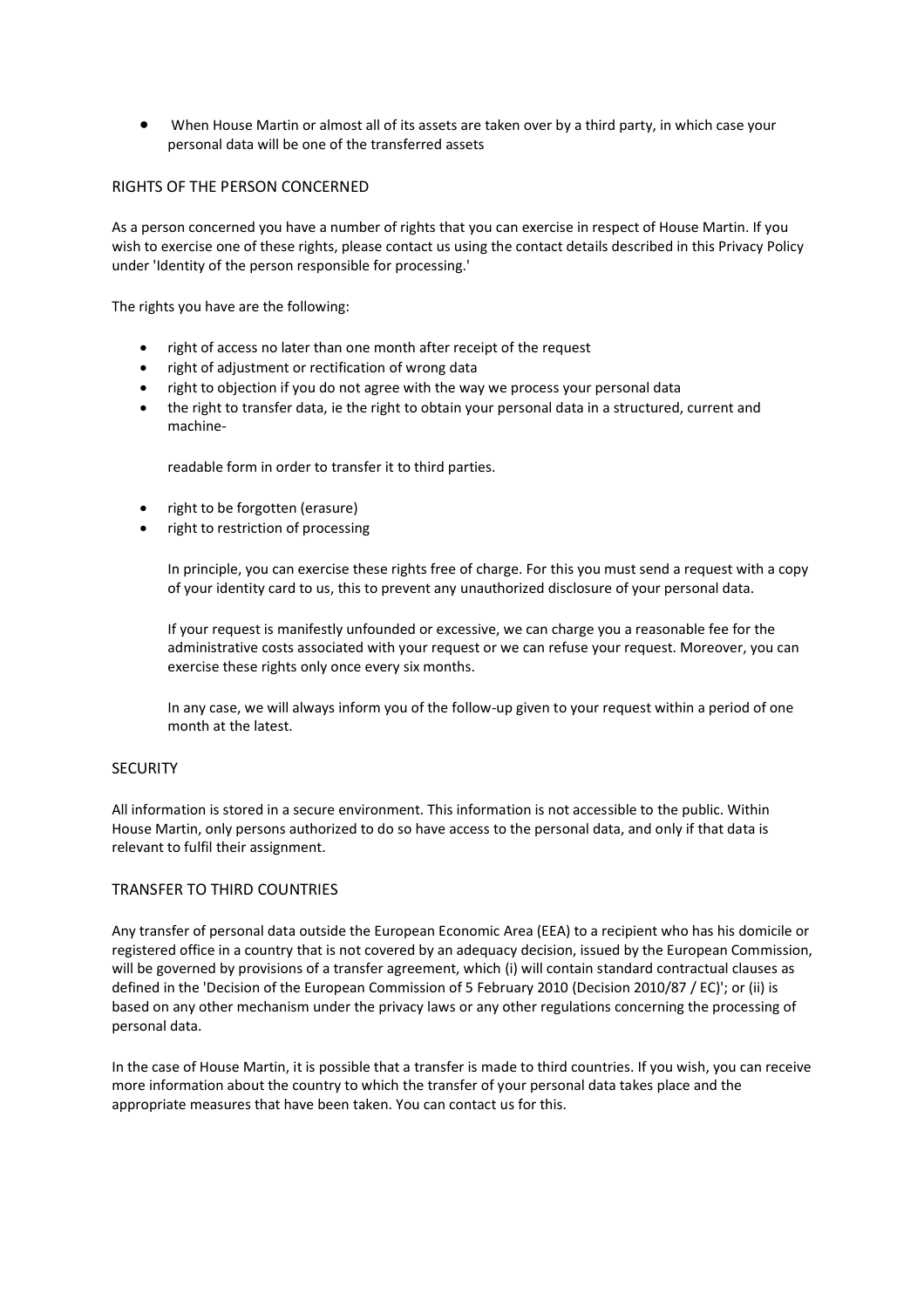#### CHILDREN

We ask people under the age of 16 not to communicate personal data to House Martin unless consent has been obtained from parent (s) or guardian (s). If we discover that we have collected personal information from a person under the age of 16, we will delete this information as soon as possible.



## COMPLAINTS

If you disagree with the way House Martin collects, uses and / or processes your personal data, you can of course contact us.

You also have the possibility to submit a complaint to the supervisory authority, which you can contact via the following information:

**If you're unhappy with their response or if you need any advice you should contact the Information Commissioner's Office (ICO).**

**ICO helpline Telephone: 0303 123 1113**

## STAY INFORMED OF ADJUSTMENTS

House Martin may change this Privacy Policy from time to time, for example as a result of market evolutions and new processing activities. We therefore invite you to always consult the latest version of this policy on our website. Of course, we will inform you in advance via our websites or other current communication channels of any change in content and we ask you when the law requires your prior permission for our (new) processing activities.

## COOKIE POLICY

House Martin uses cookies on its websites [\(https://www.hm-online.co.uk/index.php](https://www.hm-online.co.uk/index.php) [http://www.house](http://www.house-martin.com/)[martin.com\)](http://www.house-martin.com/) This cookie policy (hereafter "Cookie Policy") informs you as a visitor about the use of this cookie.

You are not obliged to accept all cookies. Accepting cookies is not a condition for visiting the website. However, you run the risk that certain applications of our website will not function optimally when refusing cookies.

What is a Cookie?

Cookies are small (text) files. When visiting websites of House Martin, small (text) files are saved on, or access is obtained to (earlier) House Martin (text) files on your devices (computer, tablet, mobile phone etc). If you, as a user, surf the same website in the future, the data stored in the cookies can be retrieved by the website to inform the website of previous activities of the user. Cookies work as a kind of memory for the website.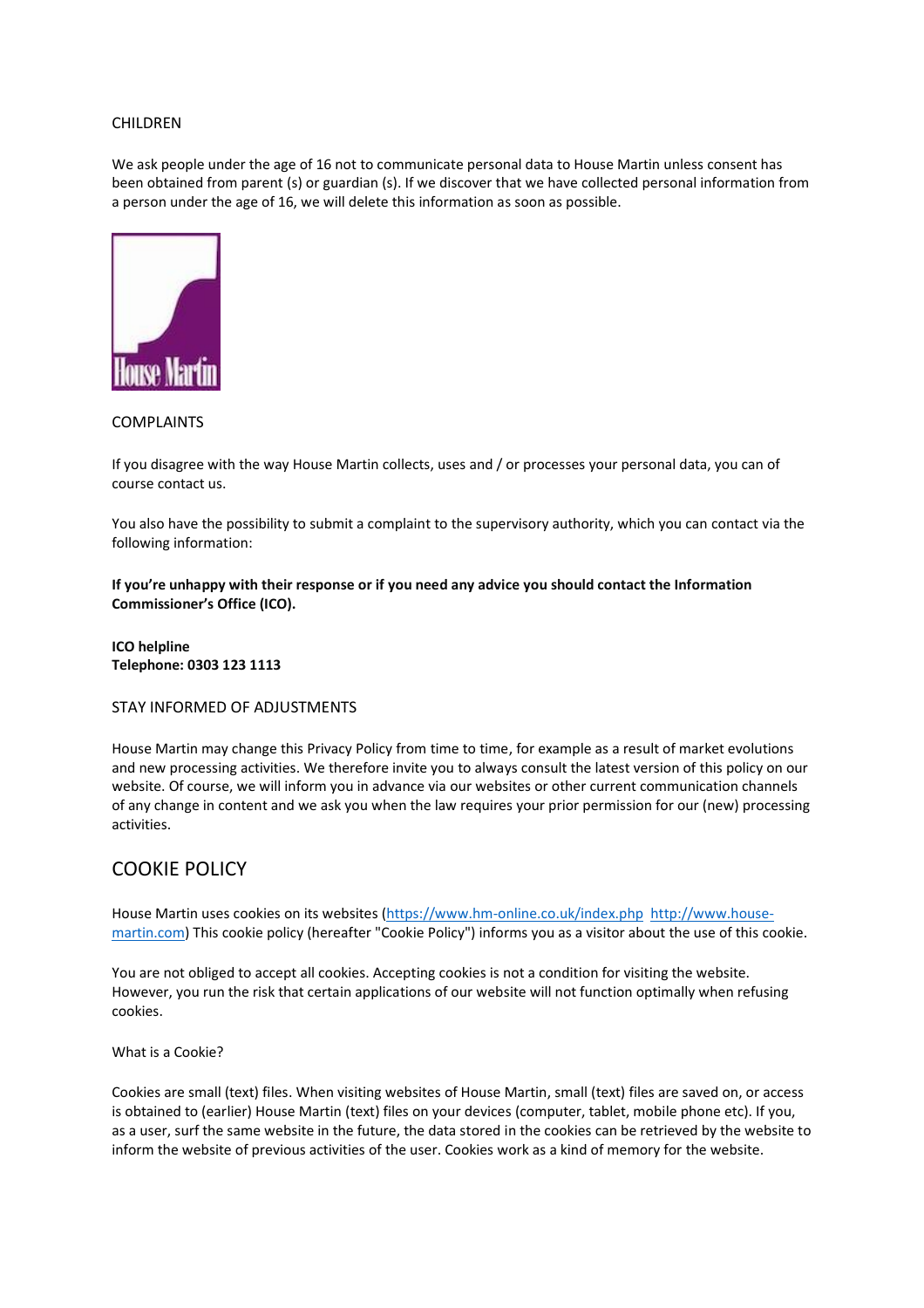Cookies can be placed by House Martin itself ("first party cookies") and by third parties ("third party cookies"). In addition, they can be temporary ("session cookies", these cookies disappear when you close your browser session), or permanent ("permanent cookies", these cookies are permanently placed on your device).



There are different types of cookies:

- Many of the cookies, the so-called functional session cookies, are used to make your site visit go smoothly. For example, cookies are used to provide services or to save settings, such as storing your preferences, remembering and passing on information that you enter during the login process.
- The strictly necessary cookies. These cookies are, as the name suggests, strictly necessary to enable you to surf the website, or to use certain functionalities.
- There are also tracking cookies. These are cookies that track and trace your behaviour on the website, to offer you, for example, personalized advertisements based on your surfing behaviour.
- Then there are the analytical cookies / performance cookies. These cookies are used to generate statistics on the surfing behaviour of visitors to a website. In this way a more optimal user experience can be offered. For example, these cookies analyse the duration of visits, the number of visitors, the pages of the website that are most visited, the order,
- Finally, third party cookies exist. As indicated above, these are cookies that are placed on our website by third parties. For the cookies placed by these third parties, you should consult the relevant statements that these parties provide on their own websites.

| Naam cookie                  | <b>Type</b>          |            |                                                                                                                            |
|------------------------------|----------------------|------------|----------------------------------------------------------------------------------------------------------------------------|
|                              |                      | Levensduur | Doel                                                                                                                       |
| PHPSESSID (sessie cookie)    | Essential<br>cookie  | session    | This cookie allows communication between<br>web server and browser and temporarily<br>saves information from your session. |
| utma<br>(Google Tag Manager) | Analytical<br>cookie | 2 years    | Distinguishing unique users and sessions                                                                                   |
| utmc<br>(Google Tag Manager) | Analytical<br>cookie | Session    | Works together with the utmb cookie to<br>identify new sessions of returning visitors                                      |
| utmz<br>(Google Tag Manger)  | Analytical<br>cookie | 6 months   | Identifies the source you have directed to<br>lour website                                                                 |

Which Cookies do we use?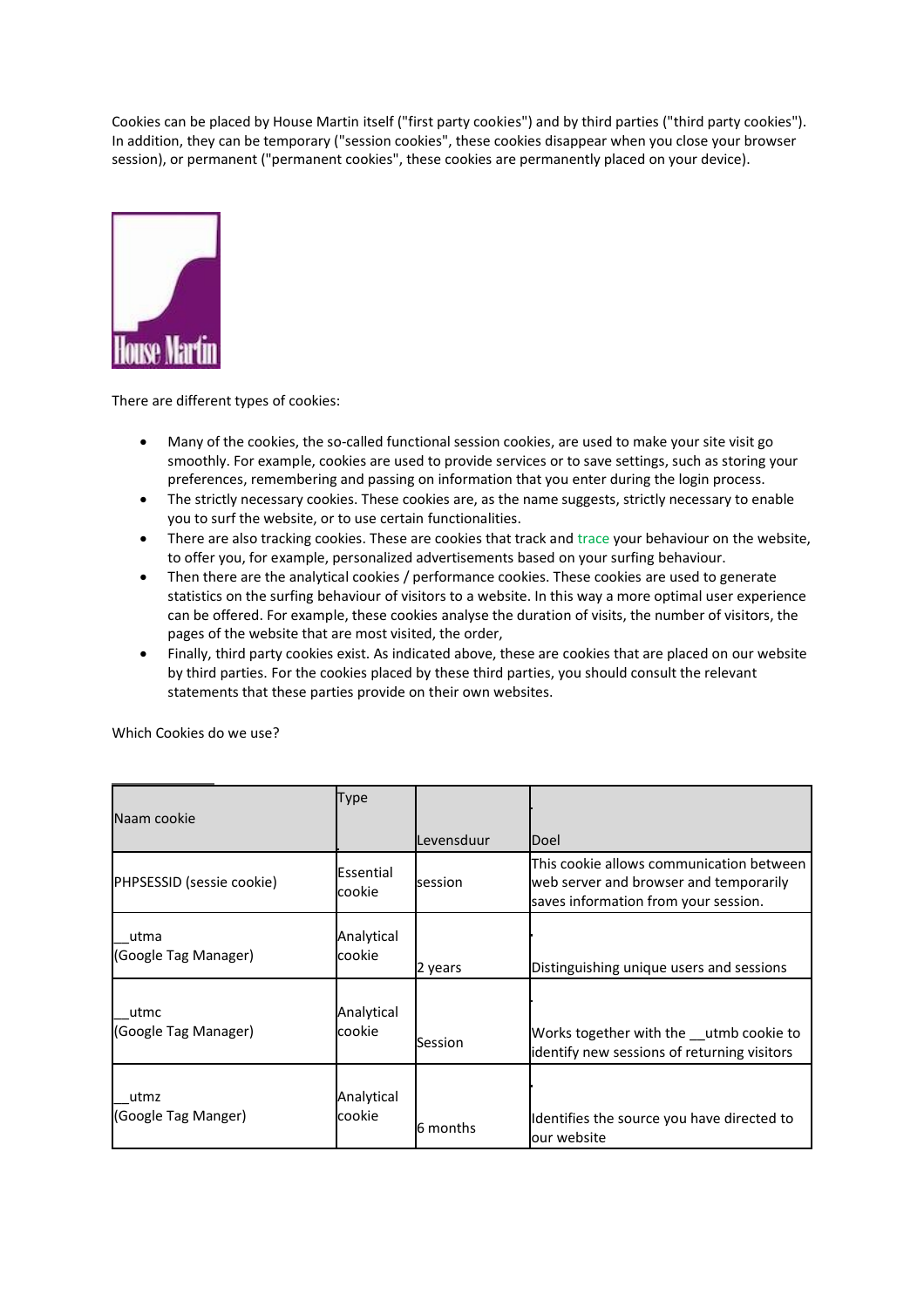| utmb<br>(Google Tag Manager)                                                                              | Analytical<br>cookie |                                              |                                                                                                                                                    |
|-----------------------------------------------------------------------------------------------------------|----------------------|----------------------------------------------|----------------------------------------------------------------------------------------------------------------------------------------------------|
|                                                                                                           |                      | 30 min.                                      | Determines new sessions and visits                                                                                                                 |
| utmt_UA-240610-3 (Google Tag Analytical<br>Manager)                                                       | cookie               | 10 min.                                      | Delays the request speed and ensures that<br>data collection on sites with a lot of traffic is<br>limited.                                         |
| IDE (doubleclick.net)                                                                                     | Marketing<br>cookie  | 1 year                                       | Registers and reports the actions of a user<br>after they have seen or clicked on an<br>advertisement, with the aim of measuring<br>the efficiency |
| pinterest cm                                                                                              | Marketing<br>cookie  | 1 year                                       | This cookie ensures that you can share our<br>website pages via Pinterest, through the<br>share' button.                                           |
| lang                                                                                                      | Functional<br>cookie | End of browser<br>session                    | This cookie remembers the language choice<br>of the user                                                                                           |
| Datr, fr, uvc, uid, bku, ouid, na_tc,<br>loc, mus, na_id, reg_ext_ref, sb,<br>reg_fb_ref, reg_fb_gate, wd | Marketing<br>cookie  | Session and will<br>be saved max. 2<br>vears | Creates a user profile to show relevant ads<br>on Facebook<br>These cookies are for social media profiles<br>and relevant advertisements.          |
| atuvc                                                                                                     | Marketing<br>cookie  |                                              | These cookies are placed by third parties to<br>be able to share the page on social network<br>sites                                               |



How can I manage these Cookies?

If you want to manage your cookie settings afterwards, you can do this via your browser settings of your respective browsers (Chrome, Firefox, Internet Explorer, Safari, ...) or by permanently deleting your "browsing history".

## Changes

House Martin reserves the right to update this Cookie Policy and thus change it unilaterally. It is therefore recommended to regularly consult the website and this Cookie Policy. As soon as a new Cookie Policy takes effect, your consent regarding the use of cookies will be requested again.